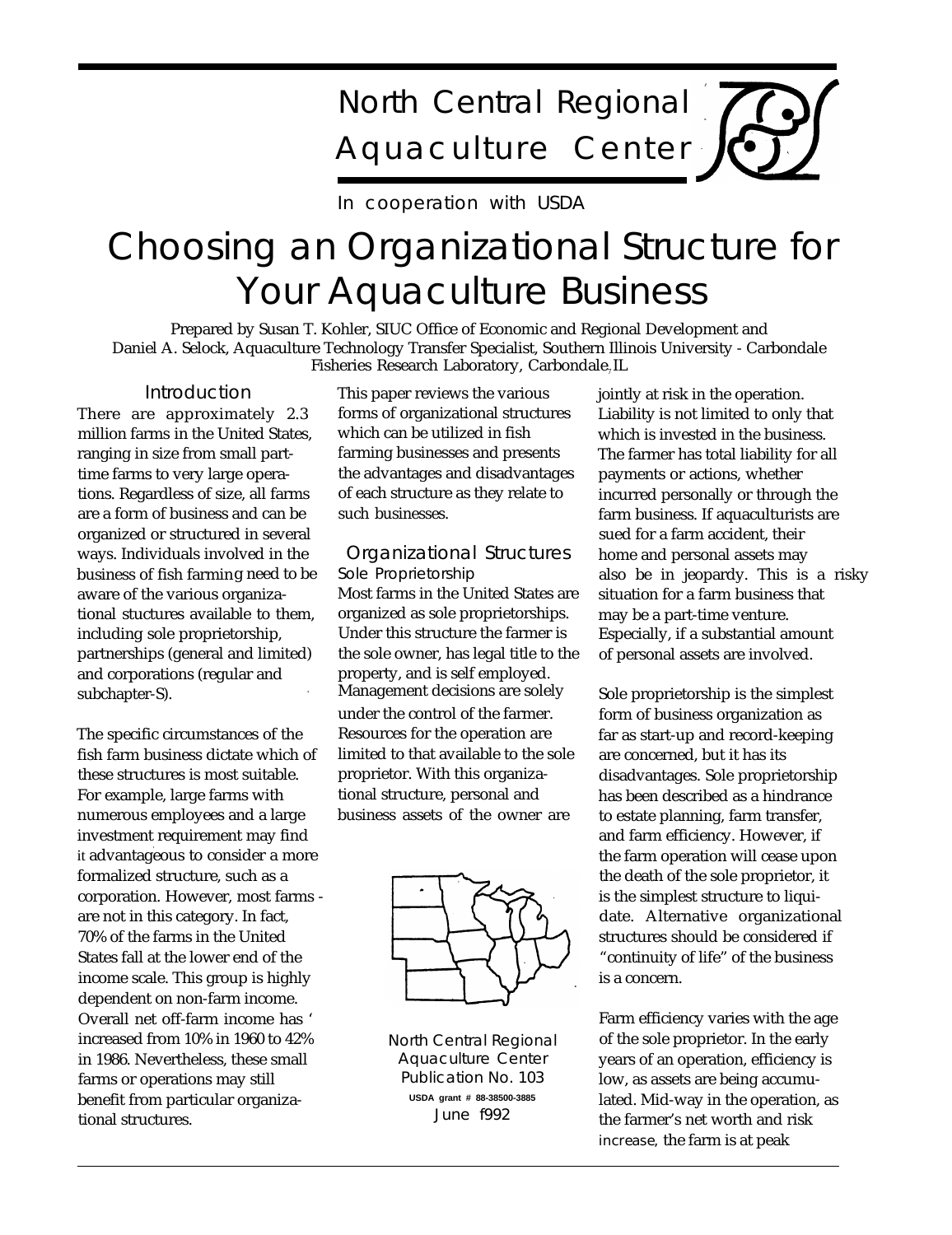operating efficiency. But as the .years goon and retirement is considered, the operator usually becomes more conservative and is less willing to assume risk, thus efficiency generally declines. This cyclic pattern can be avoided by transferring the estate during the time of its peak efficiency. In most cases, however, transfer of assets such as land, buildings, livestock, machinery, etc., does not normally occur until the owner's death.

Landlord-tenant arrangements may be a practical alternative for older farm operators. Under this alternative, the landlord is still the owner of the property, but he receives income through rental. This option allows the conversion of farm income (earned) to investment income. Rental income is not considered "earned income"; therefore, it is not subject to social security tax, nor does it reduce social security benefits. The rental option is also attractive if several heirs are involved but not all are personally interested in continuing the operation.

### **Partnerships**

Partnerships are the organizational structure of nearly 12% of the farm businesses nationwide. This arrangement is similar to a sole proprietorship, except that it consists of two or more persons as co-owners. In agriculture, parent/ child partnerships have been popular.

There are two types of partnerships: general and limited. In a general partnership, each partner shares in the ownership, management, and liability of the farm business. Each partner is equally liable for any and all payments or actions of the business whether incurred personally or by a part-

ner. The individuals, not the partnership, are the taxpayers as is the case in a sole proprietorship. No legal agreements are required to establish a general partnership. This informal arrangement may be dissolved with the same ease with which it was formed. One coowner may dissolve the partnership.

The main advantage of the partnership arrangement is the increase in resources brought to the business as additional partners enter into the operation. But, with this increase in resources, comes a loss of total management control.

Partnerships have disadvantages when considering estate planning and transfer. If a partnership is dissolved, property transfer becomes complicated. In the event, of the death of a partner, the" survivors are generally required to liquidate the business and distribute the assets. If a partner is planning for the business to continue after his death, an agreement with that stipulation should be drawn up. That certainly would be the case in a parent/child partnership. However, if additional partners are involved, they are not obligated to accept an additional general partner, especially if the added partner is a minor.

A limited partnership is made up of both limited and general partners. The limited partners share in the business's profits and losses, but are not involved in management. The general partner views the limited partner as an additional source of resources without the obligation of sharing management decisions. The limited partner's risk and liability are only to the extent of their

investment in the business. Therefore, for limited partners, the business is an investment in which they have neither management responsibility nor the unlimited liability of a general partnership or sole proprietorship. The limited partner is essentially trading a voice in management for limited liability.

Generally, profits are not equally shared among general and limited partners in a limited partnership. The general partners are normally paid a salary for managing the operation, and the remaining profits are proportionally distributed. As is the case with sole proprietorship and general partnership, the individuals are still the taxpayers. Occasionally, a limited partnership may be perceived as a corporation by the U.S. Internal Revenue Service, and taxed accordingly. Care should be taken that the limited partnership does not have the corporate features of: 1) continuity of life, 2) centralized management, 3) transfer of partnership interests to another individual, and 4) limited liability. The feature of "continuity of life" is normally not applicable since a partnership may be dissolved by a general partner. A limited partner may terminate involvement without disrupting the business or partnership.

The limited partnership does require a formal legal arrangement that meets state requirements. It is required that the agreement be legally filed, normally with the Secretary of State or similar office.

.

.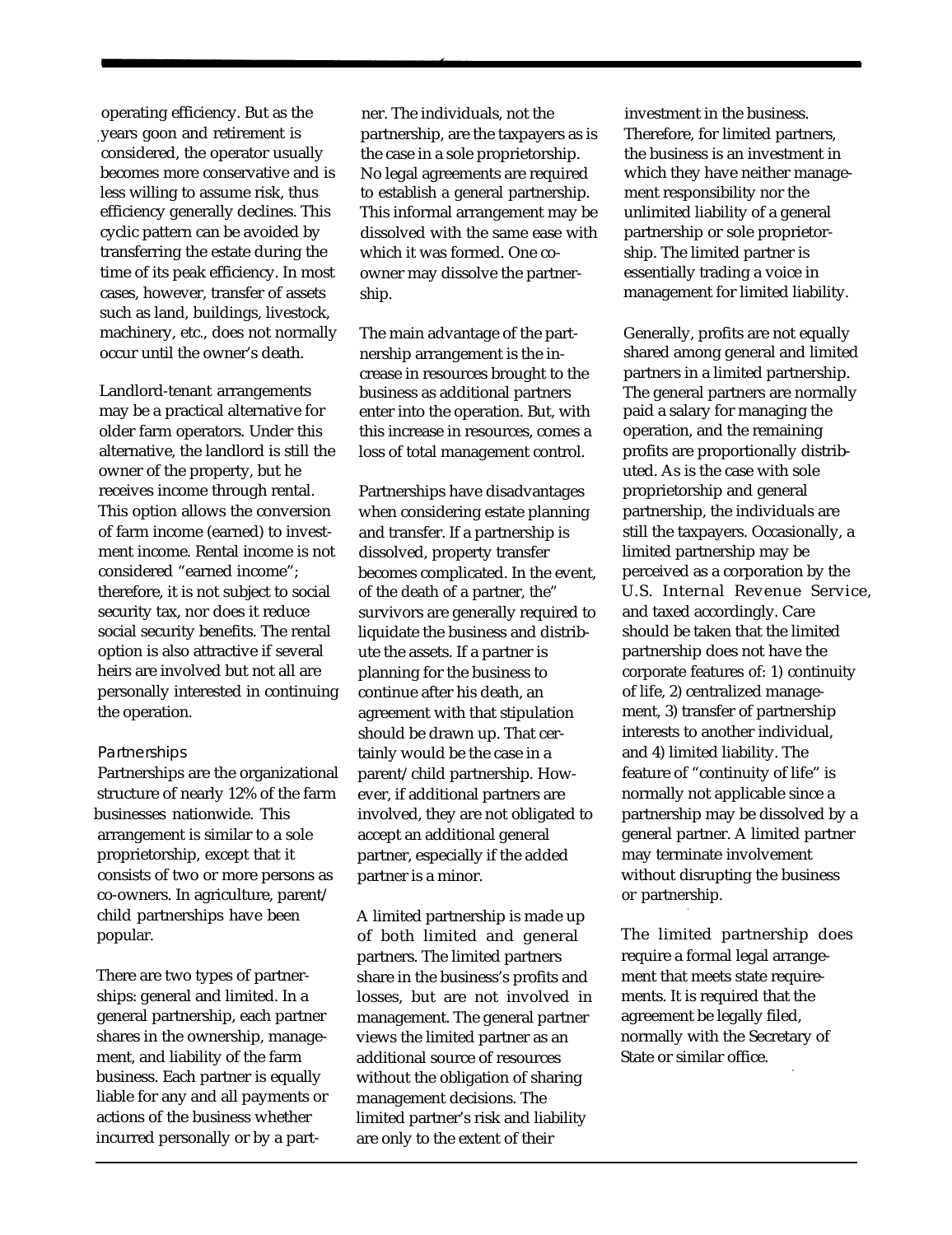#### **Corporations**

Fewer than 5% of the farming operations in the United States are incorporated. However, corporations are the most rapidly growing type of farm business organization. A corporation is a legal entity. The rights of a corporation are similar to those of individuals. Corporations can enter into contracts, own real and personal property, and sue or be sued independently of the stockholders. Ownership of a corporation is held as shares of stock which are claims on the net worth of the business. The two primary classes of stock are preferred and common.

Management and control of a corporation are shared among the following three groups: the stockholders, the board of directors, and the officers. Basic decisions are made by the stockholders, while the board of directors sets the policies for the corporation. The day-to-day decisions are made by the officers. The individual may manage and operate the farm just as any business manager would, but does so as an employee of the corporation. Although the corporation is owned by the stockholders, the corporate structure provides a means of separating ownership from management and of protecting both parties from risks or liabilities associated with the corporation. Accordingly, unlike sole proprietorships or partnerships, stockholders are not personally liable for actions of the corporation. Liability is limited to the individual investments of the stockholders. A corporation is the best organizational structure as far as protection of personal assets is concerned. A corporation, like a partnership, provides a means by

which related or unrelated individuals may combine their funds and operate a business. However, in the case of a corporation, the organization is considerably more structured and legally binding.

A corporation can be organized to exist perpetually or for a term of years. It is legally created and can only be terminated through the legal process. Incorporation of a farm business can help to hold the farm together through generations. Death of a stockholder, including the head of the farm business, does not result in the dissolution of the business. Likewise, any stockholder can sell their shares without breaking up the business. The stock can simply be transferred to a new owner. Estate planning is also simplified, because stock shares can be transferred to heirs more easily than titles to land and buildings.

As far as organization and taxation are concerned, two types of corporations exist. They are the regular or subchapter-C corpora tion and the pseudo or subchapter-S corporation. When structured as a C corporation, the corporation is the taxpayer. Earnings and profits are distributed to the shareholders as dividends, and the dividends are taxed as ordinary income. Stockholders do not directly share in the losses of the corporation.

The subchapter-S corporation was authorized in 1958, especially for small businesses including agriculture. In order for stockholders to request subchapter-S classification, the following criteria must be met: 1) only one class of stock, 2) less than 35 initial stockholders, and 3) consent of all stockholders to the subchapter-S

choice. A husband and wife are treated as one stockholder. If a corporation ceases to meet the requirements of an S corporation, it is terminated. The corporation charter may also be revoked if it is the desire of greater than half of the stockholders. The primary difference between a C and an S corporation, besides the class of stock, is taxation. The S corporation is taxed as a partnership. Both profits and losses are passed onto the stockholders. As is the case with a limited partnership, the officers of the corporation are compensated before the remaining profits are distributed.

The corporation is the most involved as far as organizational costs and record keeping are concerned. Articles of incorporation are required, officers must be elected, and a board of directors formed. Most states require stockholders to meet at least once annually and annual fees and taxes may be imposed on the corporation. In many instances, federal, state, and social security taxes have actually increased following incorporation. Regulations concerning incorporation must be adhered to strictly; otherwise, the stockholders stand the risk of having "the corporate veil pierced." In that case individual stockholders are personally liable for the actions of the corporation.

#### **Summary**

The issues concerning the choice of organizational structure for farm businesses are: 1) resources, 2) liability, 3) management control, 4) continuity of the operation, and 5) taxation. The most suitable choice for a given farm business depends upon how one or more of these. factors affect